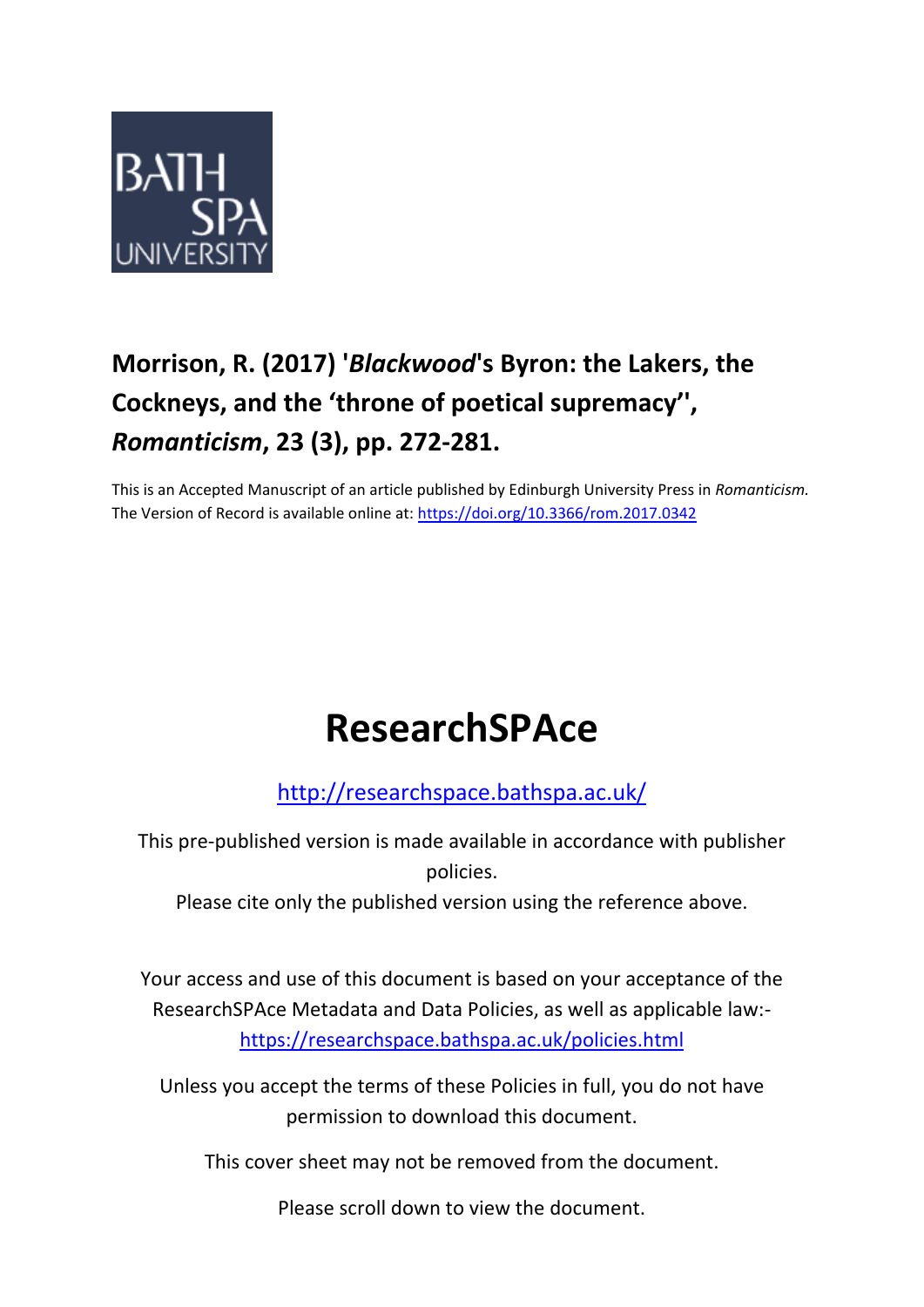## ROBERT MORRISON

*Blackwood's* Byron:

The Lakers, the Cockneys, and the 'throne of poetical supremacy'

### **Abstract:**

*Blackwood's* in its earliest numbers was a staunch admirer of Lord Byron. But when he published *Beppo*, it damned him in a June 1818 review as a hypocrite and a reveller, and thereafter the magazine lurched between celebrating him for his genius and castigating him for his perversion of it. Byron objected to the uneven treatment he received at the hands of the *Blackwood's* critics, but in 'Some Observations Upon an Article in *Blackwood's Edinburgh Magazine*' he echoes their views on several contemporary poets, and seems to reconcile himself to the exuberant unpredictability of the magazine.

**Keywords:** *Blackwood's Magazine*, Wilson, Lockhart, Byron, Lake School, Cockney School

As a key reviewer with both the *Edinburgh Monthly Magazine* and its successor, *Blackwood's Edinburgh Magazine*, John Wilson wrote repeatedly of Lord Byron, drawn to him as a fellow Scot and an immensely successful poet whose work he revealingly contrasted with the 'Lake School' poetry of Samuel Taylor Coleridge and William Wordsworth, and whose fascination with sublimity, rebelliousness, and the Gothic matched his own. J. G. Lockhart, Wilson's colleague on both versions of the magazine, also admired Byron, but unlike Wilson he had substantial reservations, especially concerning Byron's impiety and his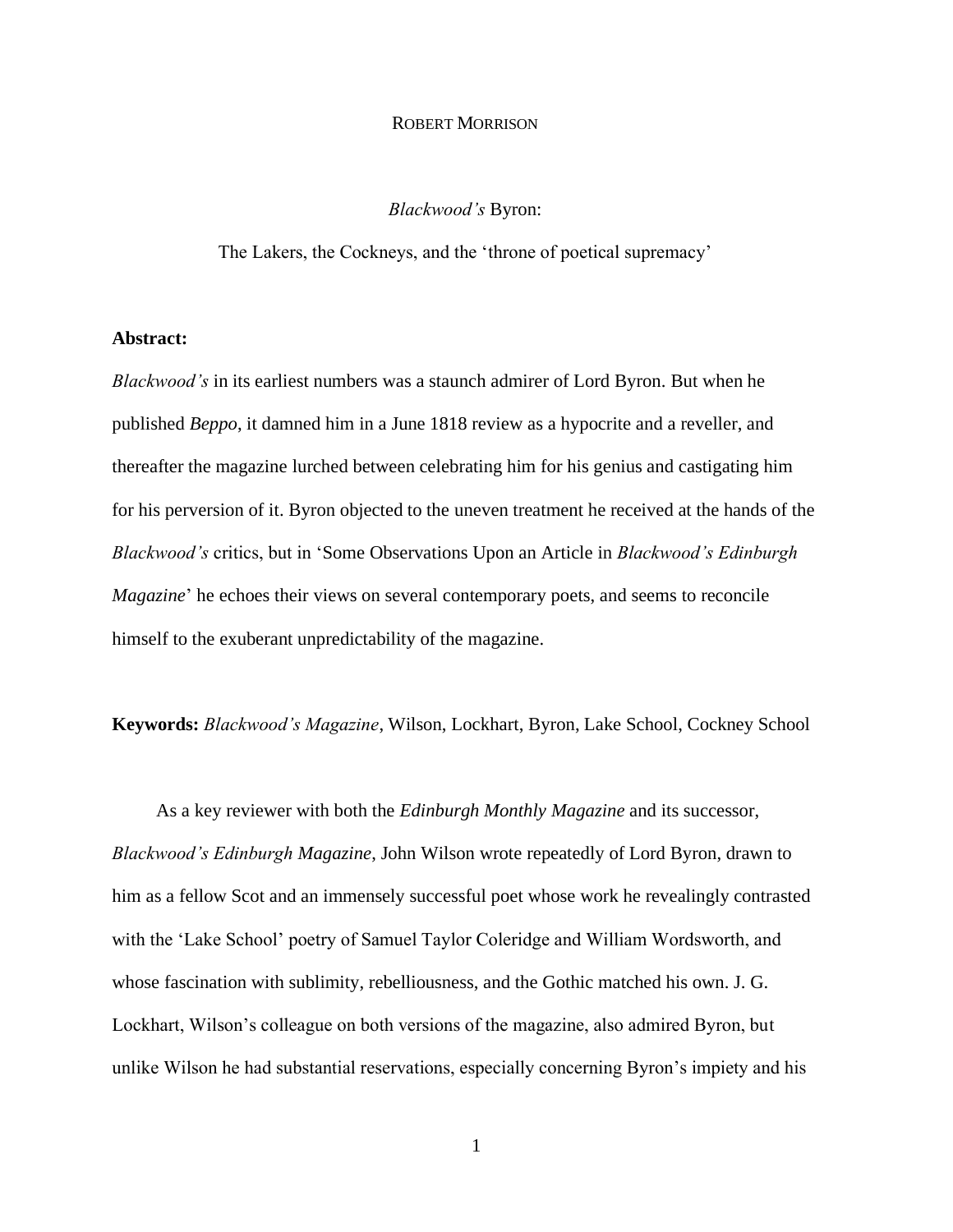friendship with the King of the Cockneys, Leigh Hunt. The result is a keen critical opposition between *Blackwood's* two chief reviewers that produced a series of strikingly different assessments of Byron, who in October 1819 complained that *Blackwood's* commentators had been 'hyperbolical in their praise – and diabolical in their abuse'.<sup>1</sup> Byron took a more moderate stance in one of his longest prose works, 'Some Observations Upon an Article in *Blackwood's Edinburgh Magazine*', where he finds himself in agreement with the magazine's critical pronouncements on poets such as Wordsworth and John Keats, and where in the end he responds generously to the critical volatility that has so often defined *Blackwood's*.

[Fig. 10 J. G. Lockhart's sketch of John Wilson. In the 'Chaldee Manuscript' of October 1817, Wilson is described as 'after the likeness of the beautiful leopard, from the valley of the palm trees, whose going forth was comely as the grey-hound, and his eyes like the lightning of fiery flame'. Reproduced from Mary Gordon, *'Christopher North': A Memoir of John Wilson* (New York, 1863).]

Wilson saw Byron in many ways as a kindred spirit. The two were born just three years apart and both were raised in Scotland, Wilson in Paisley and Byron in Aberdeen. Both then went on to become undergraduates in England, Byron at Cambridge and Wilson at Oxford, though the latter's career was far more distinguished. In 1806 he won the first Newdigate Prize for a poem in which he championed his deep interest in Greek and Roman culture, while a year later he passed his BA examinations with such distinction that his committee was moved to 'the public expression of our approbation and thanks'.<sup>2</sup> It was at Oxford, too, that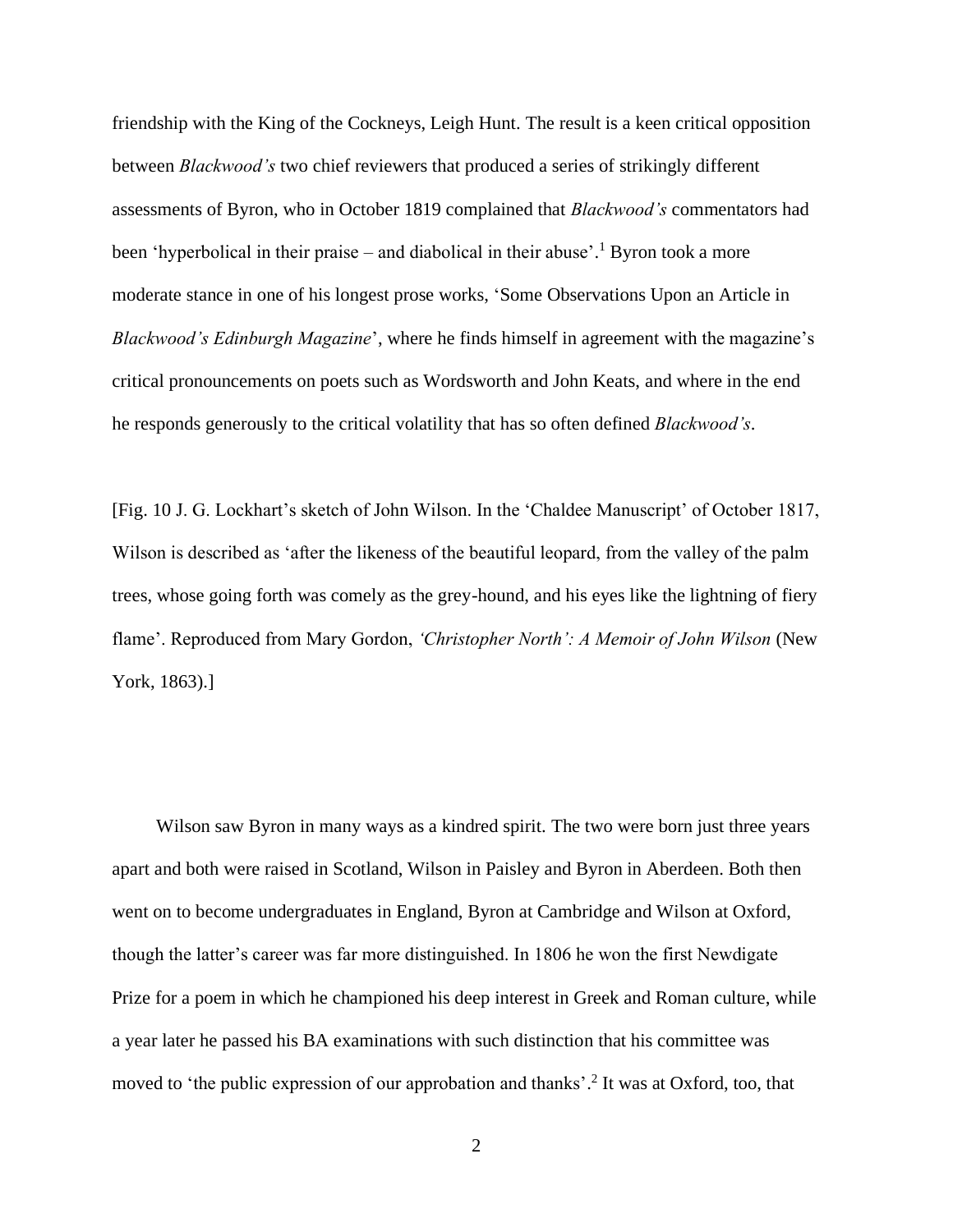Wilson 'became in politics a Radical so flaming, that it is said he would not allow a servant to black his shoes', an affiliation that unexpectedly links him to the Cockneys and reformers he later damned with such bellicosity in *Blackwood's*. <sup>3</sup> Further, Wilson's university years – like Byron's – consolidated his enduring admiration of Napoleon Bonaparte, 'not merely in an intellectual point of view, but even with reference to his pretensions...to moral elevation and magnanimity'. Thomas Carlyle recognized the insurgent in Wilson. 'His very *Toryism*...considerably dissatisfied me', he declared, for 'I perceived that, like myself, he was among the *born Radicals* of his generation'.<sup>4</sup>

Wilson's career as a writer developed alongside Byron's. In 1812, he published *The Isle of Palms and Other Poems*, which was praised in the *Edinburgh Review* by Francis Jeffrey, who for the same February 1812 issue also produced his celebrated assessment of the first two cantos of *Childe Harold's Pilgrimage*. Four years later, Wilson published *The City of the Plague*, which again impressed Jeffrey, and which Byron himself thought 'full of the best "*matériel*" for tragedy that has been seen since Horace Walpole', whom he considered 'worthy of a higher place than any living writer'.<sup>5</sup> That same year, James Hogg published his *Poetic Mirror*, a volume in which he parodies the work of a number of leading contemporary poets, including the medievalism of Byron in 'The Guerilla' and the sentimentality of Wilson in 'Hymn to the Moon' and 'The Stranded Ship'. In 1817, Wilson went to work for *Blackwood's*, and played a central role in establishing it as a specialist in the publication of original terror fiction with tales such as 'Remarkable Preservation from Death at Sea' (December 1817), 'Hospital Scene in Portugal' (April 1818), and 'Extracts from Gosschen's Diary' (August 1818), the most disturbing of all the early tales. Unsurprisingly, then, when Byron decided to publish his own tale of terror, 'Augustus Darvell', which he produced as his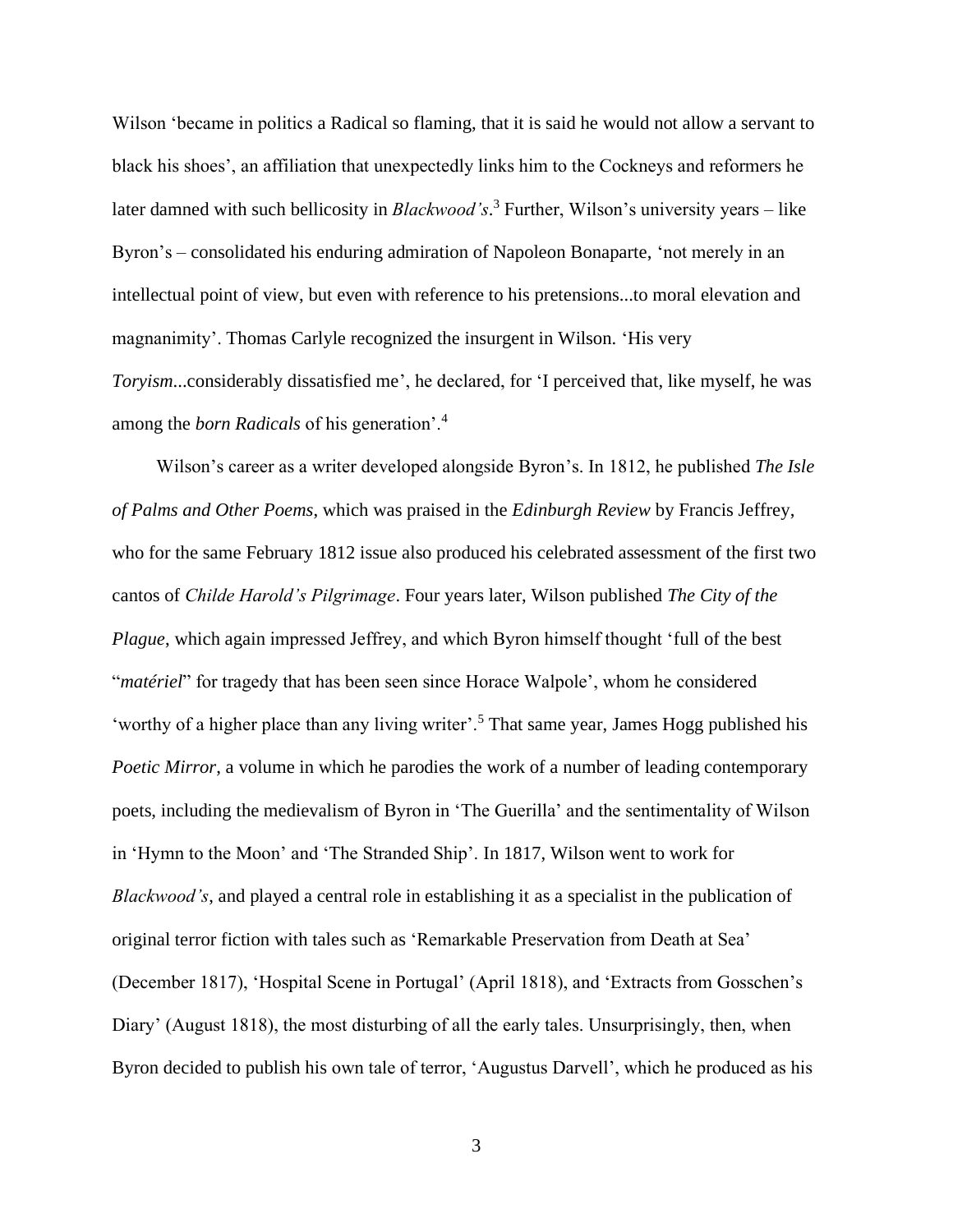contribution to the famous 1816 ghost story competition, *Blackwood's* seemed to him the best option. 'If you choose to publish it in the Edinburgh Magazine (*Wilsons & Blackwoods*) you may', he instructed his London publisher John Murray, ' – *stating why*, & with such explanatory proem as you please'. Much to Byron's irritation, though, Murray disregarded his preference for Wilson and *Blackwood's* and instead tacked 'Augustus Darvell' to the end of *Mazeppa* (1819) 'without a word of explanation and be damned to you' (*BLJ*, vi. 126; vii. 58; Byron's italics).

Wilson referred to Byron in more than a dozen early *Blackwood's* essays ostensibly concerned with other subjects, while during his first year with the magazine he wrote three reviews devoted exclusively to Byron's poetry. His assessment of *Manfred*, published in the *Edinburgh Monthly* in June 1817, criticized Byron sharply for his 'many violations of the plainest rules of blank verse', and for the character of the chamois hunter, 'a heavy, stupid, elderly man, without any conversational talents'. But Byron's strengths easily outweighed these faults. *Manfred*, asserted Wilson, 'unquestionably exhibits many noble delineations of mountain scenery, – many impressive and terrible pictures of passion, – and many wild and awful visions of imaginary horror' (*EMM*, 1 (1817), 295, 293, 290). For Byron, the review 'had all the air of being a poet's, & was a very good one' (*BLJ*, v. 269). The following year, Walter Scott generously reviewed the fourth canto of *Childe Harold* in the *Quarterly*, while – remarkably – Wilson reviewed it in both *Blackwood's* (May 1818) and the *Edinburgh Review*  (June 1818), a further indication of the malleability of his political opinions. Declared Wilson in his *Blackwood's* review: 'Having in himself deep sense of beauty – deeper passions than probably any other great poet ever had – and aspiring conceptions of power, the poetry in which he expresses himself must be full of vivid portraiture of beauty, deep spirit of passion,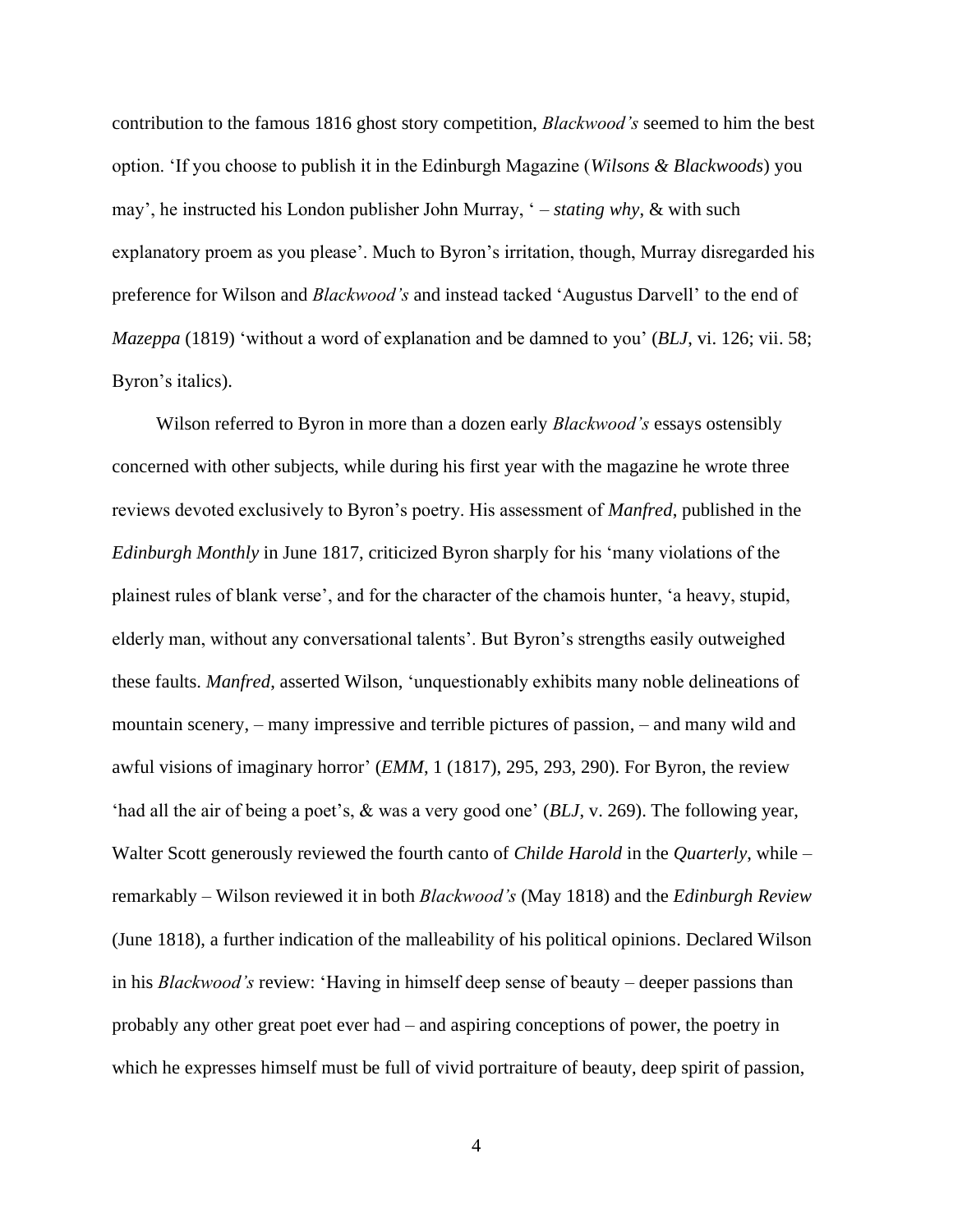and daring suggestions of power' (*BEM*, 3 (1818), 216). Murray was anxious to know Byron's reaction to his two critics. 'Scott's is the review of one poet on another – his friend', replied Byron; 'and Wilson's the review of a poet, too, on another – his *idol*; for he likes me better than he chooses to avow to the public, with all his eulogy'. Wilson's enthusiasm, though, did not blind Byron to his merits as a critic: 'I like & admire Wilson', he wrote to Murray in 1819 (*BLJ*, vi. 84, 257; Byron's italics).

The feeling was mutual. Byron was, for Wilson, the greatest living poet – 'elected by acclamation to the throne of poetical supremacy', as he puts it in his review of *Manfred* (*EMM*, 1 (1817), 289). He has rivals, of course, but he bests them, in Wilson's view, not because he is different from them, but because he exploits shared material to far greater effect. Egoism, for example, is a central feature in the work of both Coleridge and Byron, but in the former it is risible whereas in the latter it is sublime. Writing with memorable truculence, Wilson rounds on his Coleridge in his October 1817 review of *Biographia Literaria*, declaring that 'he seems to consider the mighty universe itself as nothing better than a mirror, in which, with a grinning and idiot self-complacency, he may contemplate the Physiognomy of Samuel Taylor Coleridge'. Byron, too, Wilson acknowledges, 'speaks of himself often', but it is with an intense otherworldliness that Coleridge cannot reach, and that takes his readers both beyond and within themselves. 'His is like the voice of an angel heard crying in the storm or the whirlwind', Wilson asserts; 'and we listen with a kind of mysterious dread to the tones of a Being whom we scarcely believe to be kindred to ourselves, while he sounds the depths of our nature, and illuminates them with the lightnings of his genius' (*BEM*, 2 (1817), 5, 7).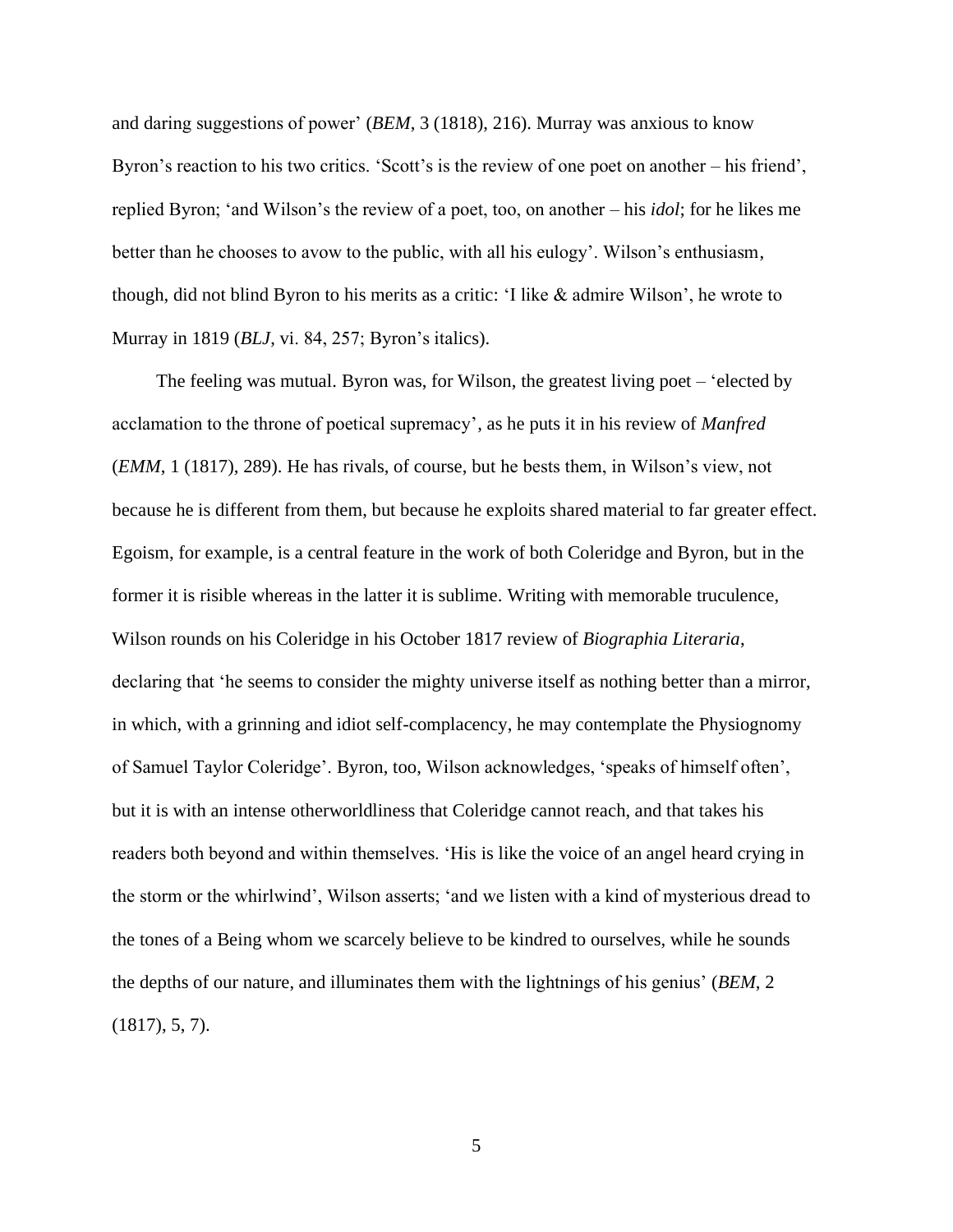Wordsworth, another poetic rival, similarly shares with Byron a preoccupation with 'external nature', as seen especially in the third canto of *Childe Harold*, where Byron puts himself 'into competition with Wordsworth upon his own ground, and with his own weapons'. The outcome, Wilson argues, is decisively in Byron's favour. 'His description of the stormy night among the Alps – of the blending – the mingling – the fusion of his own soul, with the raging elements around him, – is alone worth all the dull metaphysics of the *Excursion*', for in the third canto Byron illustrates how 'he might enlarge the limits of human consciousness regarding the operations of matter upon mind' (*EMM*, 1 (1817), 289). Intriguingly, though, when Wilson reviews the fourth canto of *Childe Harold*, he revises his opinion and contends for a much closer relationship between the two poets. 'Byron seems to have roamed through the Alps with the spirit of Wordsworth often at his side', he asserts; ' – and his soul was elevated by the communion' (*BEM*, 3 (1818), 218).

Wilson also aligned Byron with a number of other contemporary poets, but perhaps nowhere as suggestively as in his November 1817 assessment of 'The Late John Finlay', the Glaswegian poet who is best known for his *Scottish Historical and Romantic Ballads* (1808), and who died in 1810 within days of his twenty-eighth birthday. Wilson, who had studied with Finlay at the University of Glasgow, uses the essay to consider the vagaries of literary reputation, and the state of Scottish poetry over the past century. 'Distinguished as Scotland now is for poetical genius', he observes, 'we know not, if before the days of Campbell, Scott, Byron and Baillie, she had much to boast of in her modern Poets' (*BEM*, 2 (1817), 187). In grouping Byron with Thomas Campbell, Walter Scott, and Joanna Baillie, Wilson is perhaps the very first critic to locate the English bard within a distinctly Scottish, rather than an English, literary tradition, and he does so one hundred and twenty years before T. S. Eliot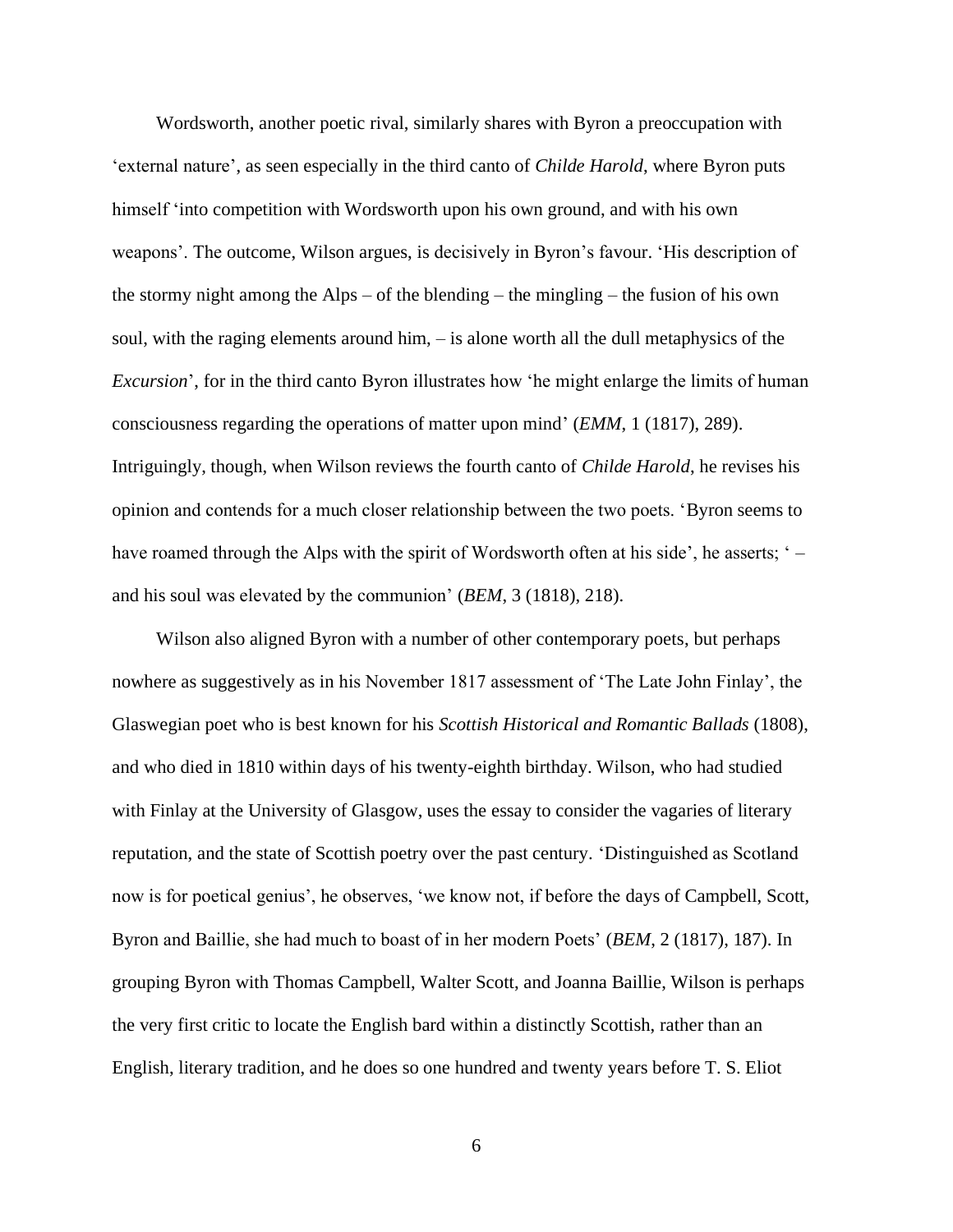made his case for 'considering Byron as a Scottish poet'.<sup>6</sup> The identification, of course, deepens Wilson's connection to Byron, for they are not just fellow poets, but fellow *Scottish* poets. More revealingly, by taking the most famous poet of the day and inserting him within a Scottish poetic tradition, Wilson exploits one of *Blackwood's* central commitments, which is the celebration of Scotland's cultural and intellectual achievements within a broader political narrative that is vigorously pro-Unionist, and that sees the Scottish nation at the heart of the Anglo-British empire.<sup>7</sup>

[Fig. 11 J. G. Lockhart's sketch of himself. In the 'Chaldee Manuscript' of October 1817, Lockhart is described as 'the scorpion, which delighteth to sting the faces of men'. Reproduced from Mary Gordon, *'Christopher North': A Memoir of John Wilson* (New York, 1863).

Lockhart took a decidedly different approach to Byron, though his opinion of him as a poet was as high as Wilson's. Byron, he declared in his first assault on the 'Cockney School of Poetry', is 'one of the first geniuses whom the world ever produced', while a month later in the second attack he describes him as 'the first of all living poets'. In both articles, moreover, Lockhart flails Leigh Hunt, 'the ideal of a Cockney Poet', by contrasting him with Byron, 'one of the most nobly-born of English Patricians'. 'All the great poets of our country have been men of some rank in society, and there is no vulgarity in any of their writings', Lockhart declares, bristling with the snobbery that so often defined *Blackwood's*, and with Byron clearly in mind; 'but Mr Hunt cannot utter a dedication, or even a note, without betraying the *Shibboleth* of low birth and low habits' (*BEM*, 2 (1817), 41, 195, 39; Lockhart's italics).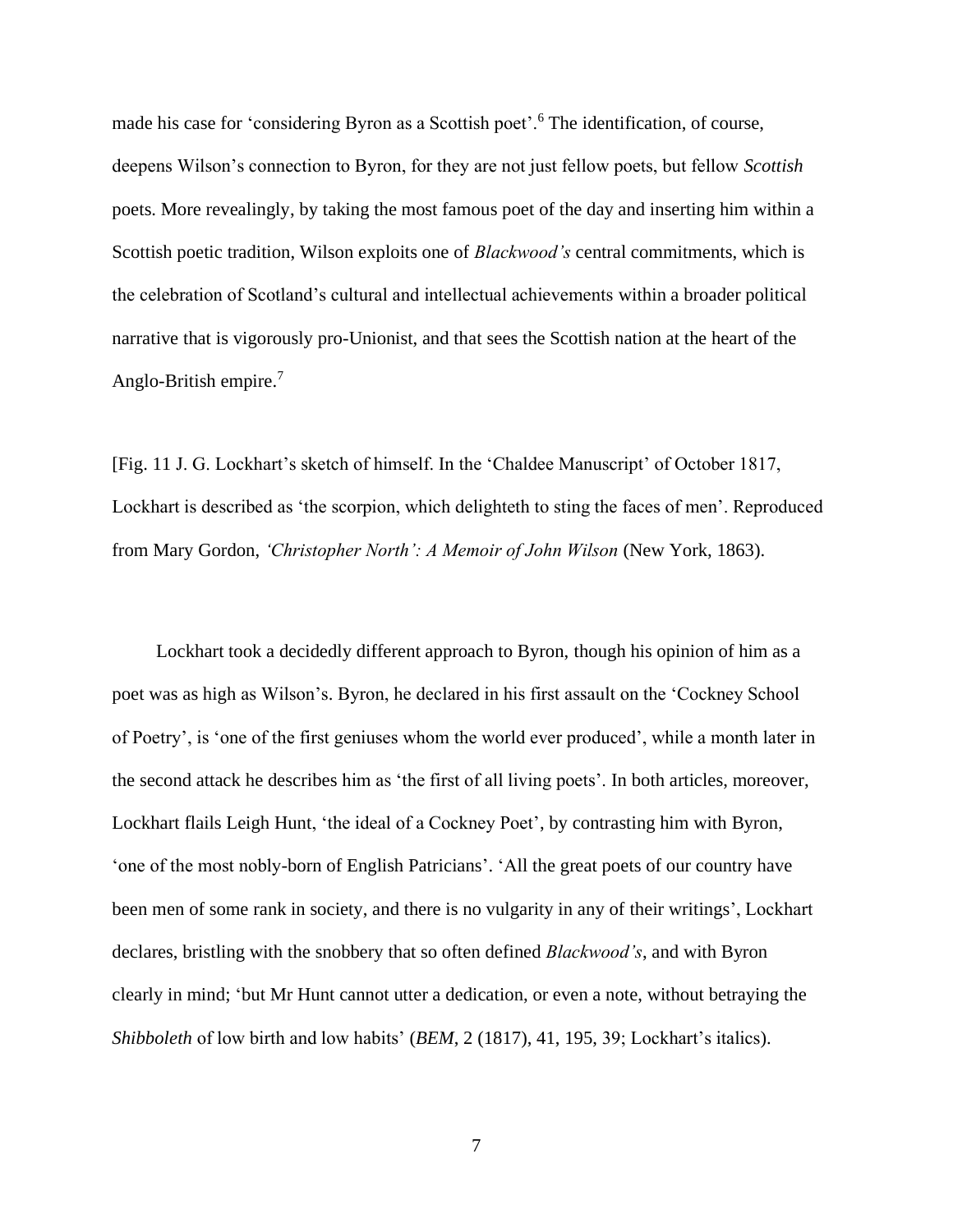Yet as Lockhart also realized, Byron and Hunt had a good deal in common. Political solidarity led Byron to visit Hunt several times during his two-year imprisonment for libelling the Prince Regent, and when Hunt began to write his finest poem, *The Story of Rimini*, Byron helped him by bringing books to his prison cell, carefully reviewing different sections of the poem as Hunt completed them, and successfully recommending *Rimini* to his own publisher, Murray, all of which led Hunt to dedicate *Rimini* to 'my dear Byron', and publicly to stand by him when his marriage collapsed and he was hooted out of England: 'And so adieu, dear Byron, – dear to me / For many a cause, disinterestedly'.<sup>8</sup> Lockhart was horrified at the familiarity with which Hunt addressed Byron, and it caused Byron himself some disquiet. But Hunt's various tributes acknowledge how much they shared, as friends and as fellow poets. In the first 'Cockney School' onslaught, Lockhart damned Hunt for impiety ('his religion is a poor tame dilution of the blasphemies of the *Encyclopaedie*') and for disloyalty ('his patriotism [is] a crude, vague, ineffectual, and sour Jacobinism') (*BEM*, 2 (1817), 39). How, though, to explain similar convictions in his lordship? Leaving aside the widely-publicized immoralities of his private life, how to explain the irreligion of *Manfred*, the admiration of Napoleon, the support of the Luddites, the denunciation of George III and the Prince Regent, the close association with the Whigs of Holland House, and so on.

Goaded though Lockhart undoubtedly was, for the moment he said little, except on one pressing similarity that it was simply not possible for him to ignore: incest. He had lashed Hunt for writing of it in *Rimini*, yet Byron had taken the same subject in *Parisina*, and both poets were indebted in different ways to Dante's tale of Paolo and Francesca. But, Lockhart writes reassuringly, he welcomes the comparison, for it is the 'very circumstance of likeness which brings before us, in the strongest colours, the difference'. Byron in his poem is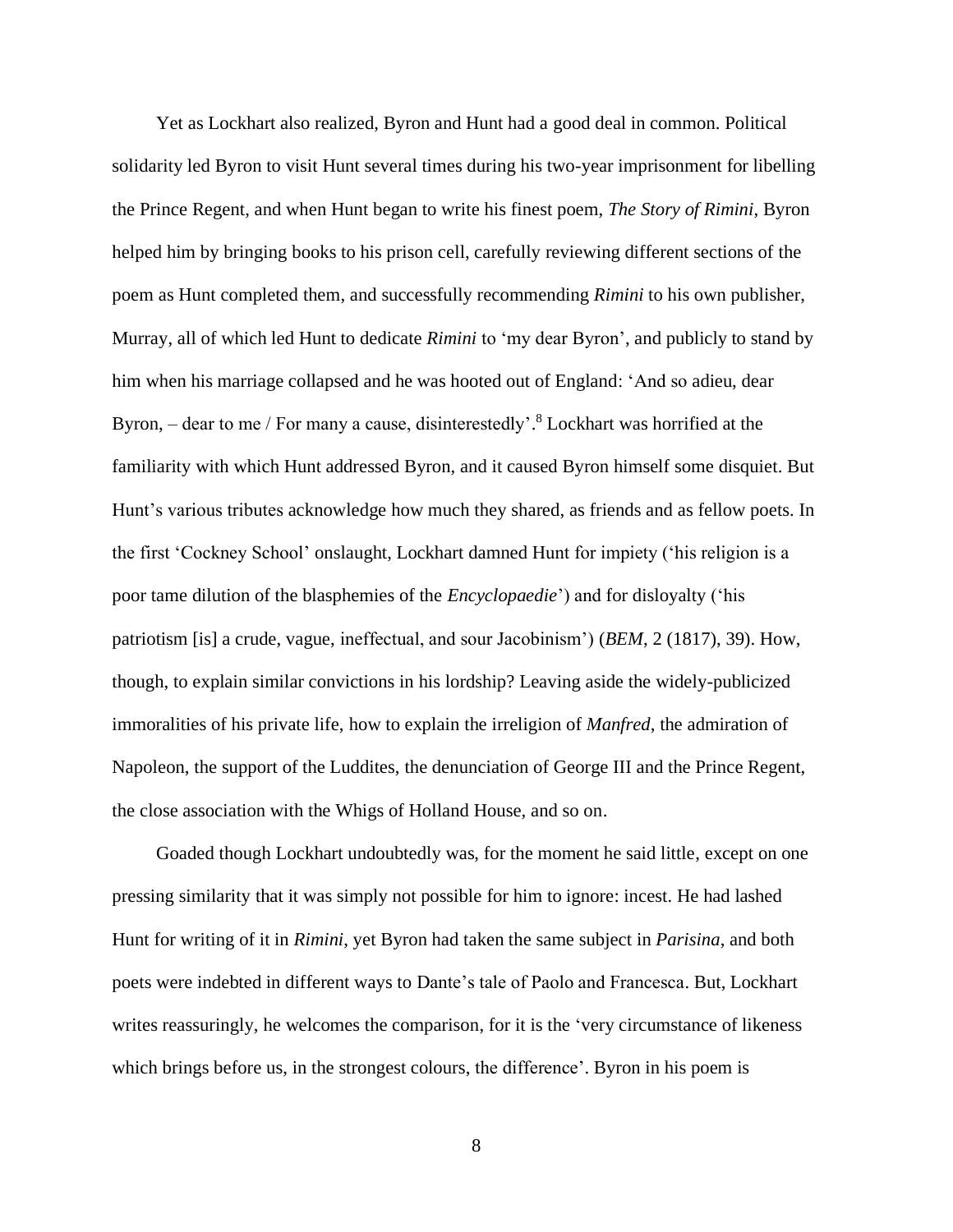dignified. Not only has he 'avoided all the details of this unhallowed love', but he has 'also contrived to mingle in the very incest which he condemns the idea of retribution'. Indeed, Lockhart knows of 'no great poem, turning on such a subject, which does not contain within it some marks of the contrition of the author'. When, however, Hunt discusses incest, he is cheerily inappropriate, a tasteless fop beside a solemn nobleman. He divests the topic of its 'hereditary horror', and makes the theme of 'unholy love the vehicle of trim and light-hearted descriptions'. *Rimini* is a 'genteel comedy of incest', and reading it is like listening 'to a merry tune played immediately before an execution'. No gentleman could possibly approve of it, while 'we never yet saw a lady lift it up, who did not immediately throw it down again in disgust', Lockhart sneers. 'What a contrast is the opening of Parisina! What a breathing of melancholy! What a foretaste of pity!' (*BEM*, 2 (1817), 196, 194, 197, 201).

After positive coverage in both the *Edinburgh Monthly* and the opening issues of *Blackwood's*, however, the magazine's response to Byron shifted decisively, as Wilson and Lockhart parted company in their critical assessments. Wilson reviewed the fourth canto of *Childe Harold* in May 1818, and expressed misgivings about the 'sameness' in Byron's writings, and about his inability to see beyond himself. 'He has celebrated no mighty exploit, or event, or revolution in the destinies of mankind', Wilson states, and as a consequence has not yet 'created a great Poem'. Nevertheless, among contemporary poets and audiences, he remains without rival. 'It would be worse than idle to endeavour to shadow out the lineaments of that Mind, which, exhibiting itself in dark and perturbed grandeur, has established a stronger and wider sway over the passions of men, than any other poetical Intellect of modern times'. What is more, in Wilson's judgement, Byron continues to reach new creative heights.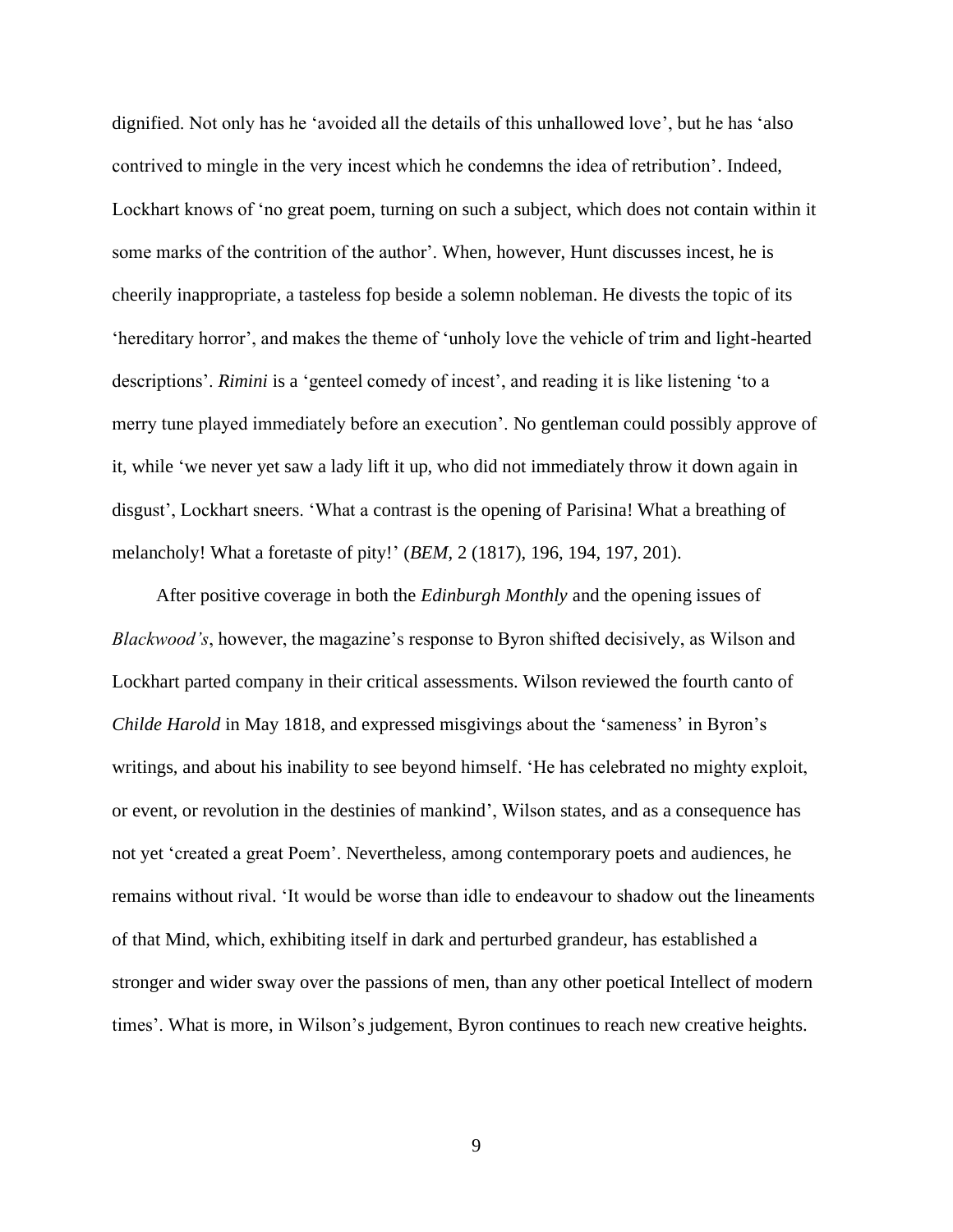The fourth is 'perhaps the finest canto of Childe Harold, the finest, beyond all comparison, of Byron's poems' (*BEM*, 3 (1818), 217, 216, 219).

The following month, though, and in a manoeuvre that typified the magazine's early reaction to a number of contemporary writers, *Blackwood's* reversed its field, and having lauded Byron for a year, it damned him in a review of *Beppo* that was signed 'Presbyter Anglicanus', and that was probably – but not certainly – by Lockhart. The reviewer begins, however, by taking aim, not at Byron's poem but at his *Blackwood's* critics, who have 'on all occasions, expressed themselves concerning the poetry of Lord Byron' with a 'pardonable enthusiasm' in favour of his 'genius'. It has to stop, the reviewer argues. For the past five years, Byron has been 'an immoral and an unchristian' poet, but at least he has been a 'serious' one. And now, in *Beppo*, even that is gone. He again takes wickedness as his topic, though this time he writes of it, not with melancholy, but with an 'ease, grace, and vivacity' that renders the 'baseness of his principles...not indeed more open, but, I doubt not, infinitely more dangerous, than before'. At the same time *Beppo*, too, makes it plain that Byron wrote disingenuously of the gloomy remorse of Childe Harold or Manfred. His light-hearted virtuosity in *Beppo* parts him 'irretrievably with the majesty of their despair', and reveals that at the crux of both Byron and his poetry is the same 'scoffing and sardonic merriment'. 'In an evil hour', the reviewer concludes, 'did you step from your vantage-ground, and teach us that Harold, Byron, and the Count of Beppo are the same' (*BEM*, 3 (1818), 323, 329).

*Blackwood's* reviewed Byron in back-to-back issues the following summer as well, and again it reached very different conclusions regarding his worth as a poet and as a man. In addition, Wilson and Lockhart seem once more to have led the opposing charges, for much of the magazine's explosiveness in the early years derives from its policy of *debating* – rather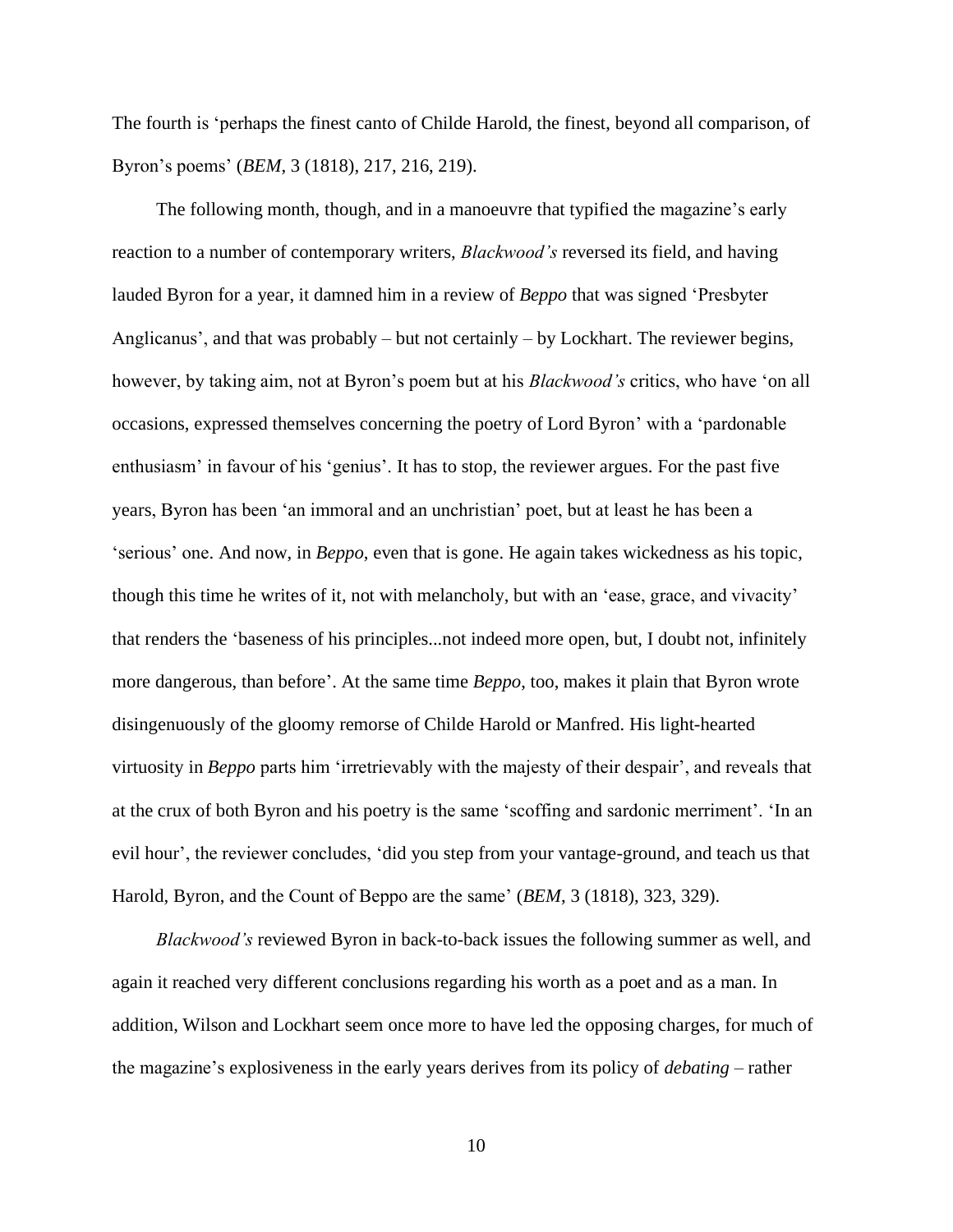than simply reviewing – authors. 'I wish my friends to follow the bent of their genius,' declared William Blackwood looking back over the first three years of his editorship, ' – and the miscellaneous character of our work admits of every description'.<sup>9</sup> Undeterred, then, and probably provoked by the punishment meted out to *Beppo* in June 1818, it was almost certainly Wilson who responded with a glowing assessment of *Mazeppa* in *Blackwood's* for July 1819. *Blackwood's* itself, so interested in popular appeal, remained fascinated by Byron's unprecedented celebrity (and sales). 'In truth the public admiration for this remarkable man has been carried to such an extreme, that to suspect the possibility of a failure in any thing he attempts, is a thing altogether out of the question'. *Mazeppa* was no exception. Its 'strange and wild incidents' were 'in every way worthy of its author', and the poem as a whole highlighted by the episode in which the eponymous hero, after being caught in an assignation with a married woman, is tied naked to a wild horse on the orders of her enraged husband. 'It strikes us there is a much closer resemblance to the fiery flow of Walter Scott's chivalrous narrative, than in any of Lord Byron's former pieces', the reviewer observes. 'Nothing can be grander than the sweep and torrent of the horse's speed, and the slow unwearied inflexible pursuit of the wolves' (*BEM*, 5 (1819) 429-30).

The *Mazeppa* review had not yet made it to press, however, when the *Blackwood's* offices were in receipt of Byron's newest poem. There was not time for a second review in the same issue, but there was immediate dismay. *Don Juan*, it declared in a brief statement inserted after the close of the last article in the issue, is the 'most flagitious Poem', and it is 'truly pitiable to think that one of the greatest Poets of the age' should have written it (*BEM*, 5 (1819) 483). No respectable bookseller could possibly have published it, and Blackwood promptly sought to get rid of the twenty-five copies that Murray had sent to him to sell in his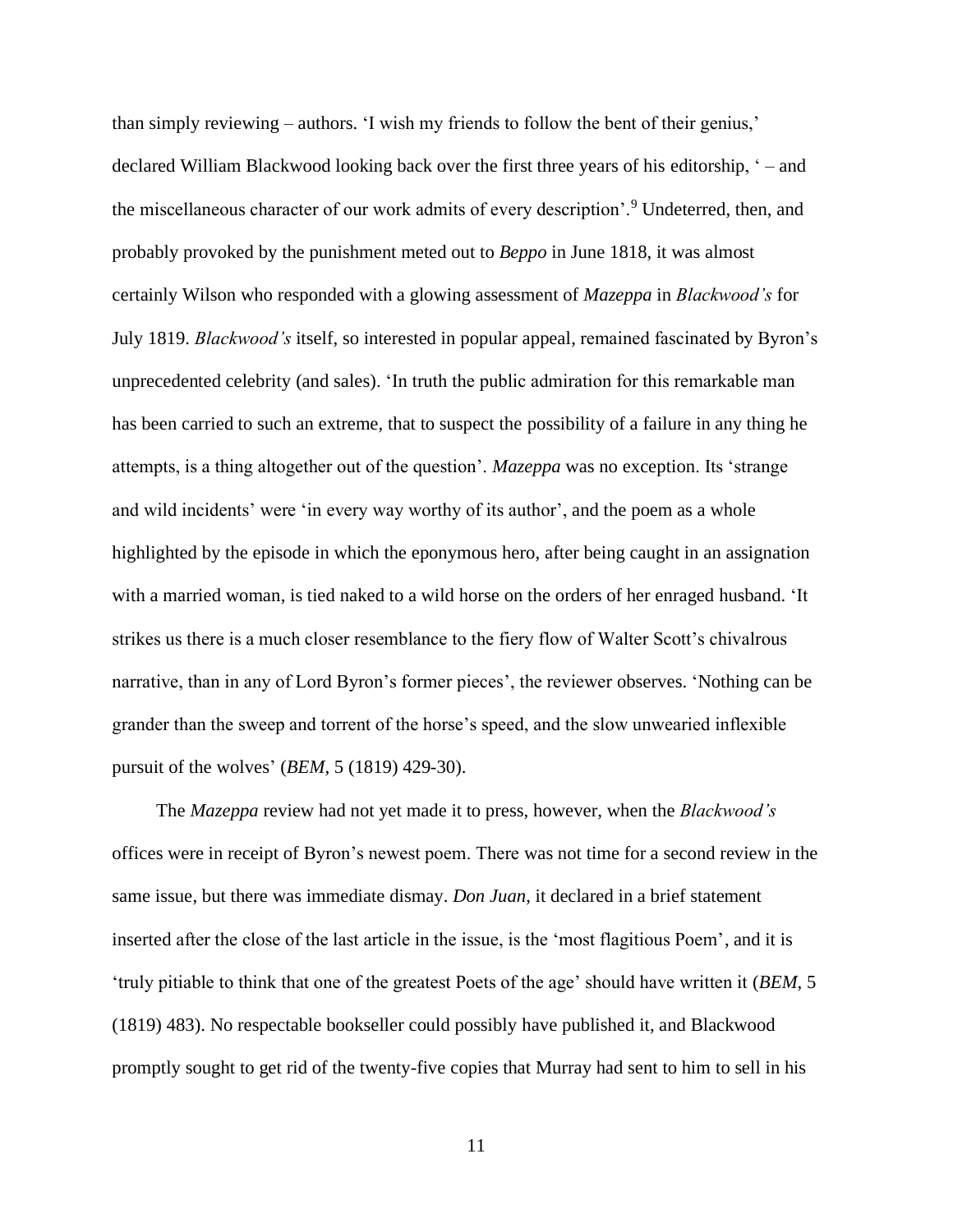bookshop. But he kept the review copy that he had received two days earlier, for he believed his magazine was obliged to examine *Don Juan* in its self-appointed role as a custodian of conservative values with burgeoning concerns about Byron and public morality.<sup>10</sup> 'A Work so atrocious must not be suffered to pass into oblivion without the infliction of that punishment on its guilty author due to such a wanton outrage on all most dear to human nature', it asserted ominously (*BEM*, 5 (1819) 483). Lockhart, the son of a Presbyterian minister, then took off his gloves and went to work.

The result, in the August 1819 issue, is one of the most scathing reviews Byron received during his lifetime, and a harbinger of the storm of outraged disapproval that greeted *Don Juan* over the next several years. In the highly self-conscious and self-referential forum of *Blackwood's*, reviewers frequently began their assessment of a new poem by surveying the magazine's responses to previous works by the same poet, and it is clear that part of Lockhart's indignation in his review of *Don Juan* stems from the fact that he had praised Byron in earlier Blackwoodian commentaries, only now to learn that the poet has been playing him – indeed, playing everyone – for a fool. 'We look back', Lockhart snarled, 'with a mixture of wrath and scorn to the delight with which we suffered ourselves to be filled by one who, all the while he was furnishing us with delight, must, we cannot doubt it, have been mocking us with a cruel mockery' (*BEM*, 5 (1819) 514). *Beppo* had signalled that the sublimity of *Manfred* and the 'Oriental tales' was spurious. *Don Juan* put the matter beyond dispute.

The brilliance of the poem only magnified the moral turpitude of the poet. 'That Lord Byron has never written any thing more decisively and triumphantly expressive of the greatness of his genius, will be allowed by all who have read this poem', Lockhart candidly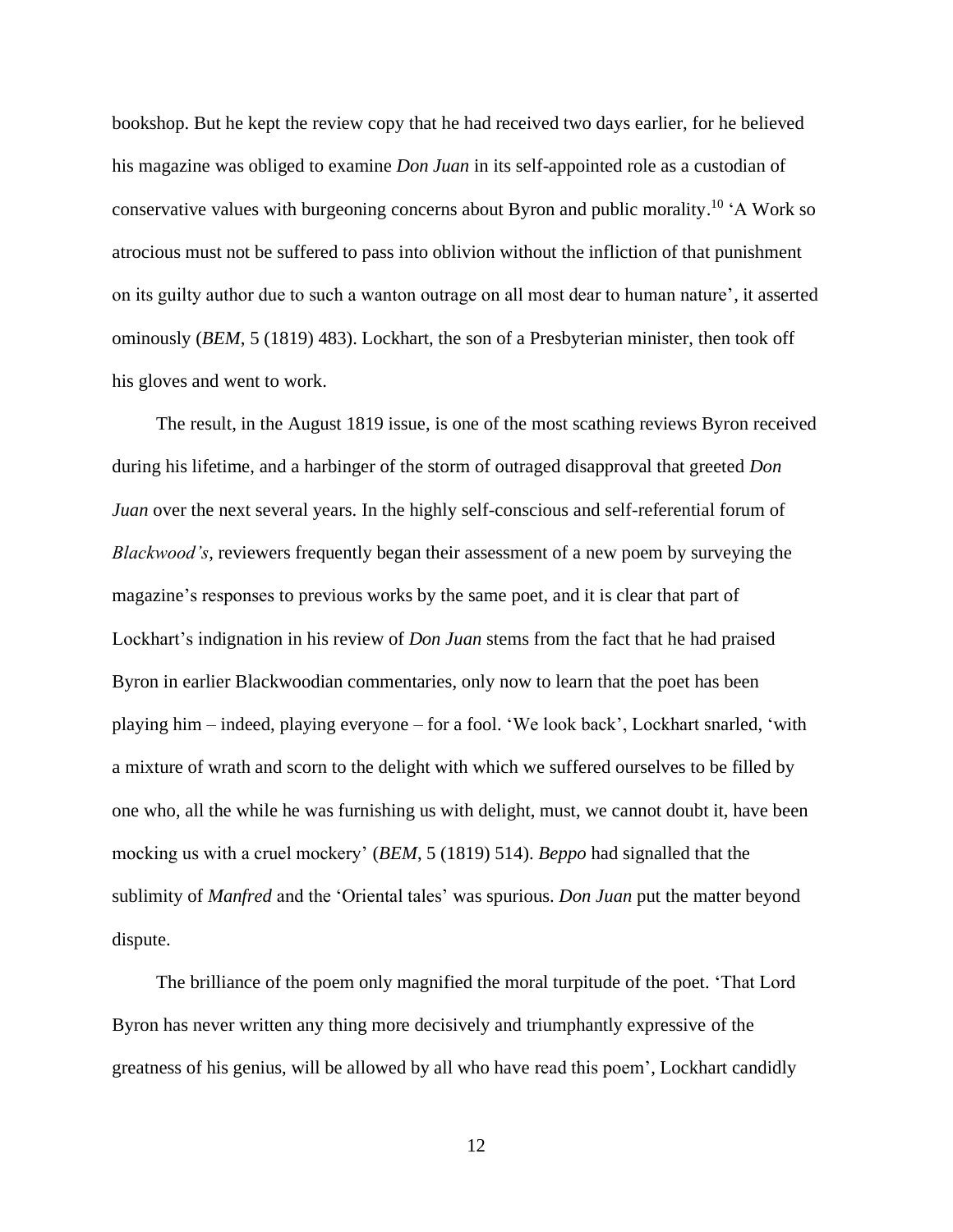concedes, before going on to single out some of its 'manifold beauties'. Donna Julia's rant at her husband in canto one is given 'in a style of volubility in which, it must be granted, there is abundance of the true *vis comica*'. The detection of Juan in her bed shortly after she finishes berating her husband 'gives much additional absurdity to the amazing confidence of the lady'. Her affair with Juan disclosed, and from her virtual imprisonment in a convent, Julia bids him farewell in 'a beautiful letter' which Lockhart quotes at length. The account of the shipwreck in canto two 'is as much superior as can be to every description of the kind – not even excepting that in the Aeneid – that ever was created', Lockhart asserts. 'In comparison with the fearful and intense reality of its horrors, every thing that any former poet had thrown together to depict the agonies of that awful scene, appears chill and tame' (*BEM*, 5 (1819) 512, 515-18).

The problem is that Byron cannot seem to discuss these topics – or any topic – without weaving in cynicism and despair. Having previously been at pains to distinguish Byron from Hunt, Lockhart now finds that they have far too much in common. In *Rimini*, the King of the Cockneys had confirmed that the 'two great elements of all dignified poetry, religious feeling, and patriotic feeling, have no place in his writings' (*BEM*, 2 (1817) 39). His lordship does the same in *Don Juan*, where 'patriotism' and 'religion' are 'mentioned only to be scoffed at and derided'. Byron, though, does not stop there. In his tale of Juan and Haidee, he assembles all the materials necessary 'to render it a true romance', and he might easily have kept the episode 'free from any stain of pollution'. But no. Here, as elsewhere, he only creates beauty to give himself the pleasure of defacing it. For Lockhart, 'this is really the very suicide of genius'. Byron is a terrible combination of 'power and profligacy', and while in earlier poems he had managed to strike some kind of balance between the two, in *Don Juan* he deliberately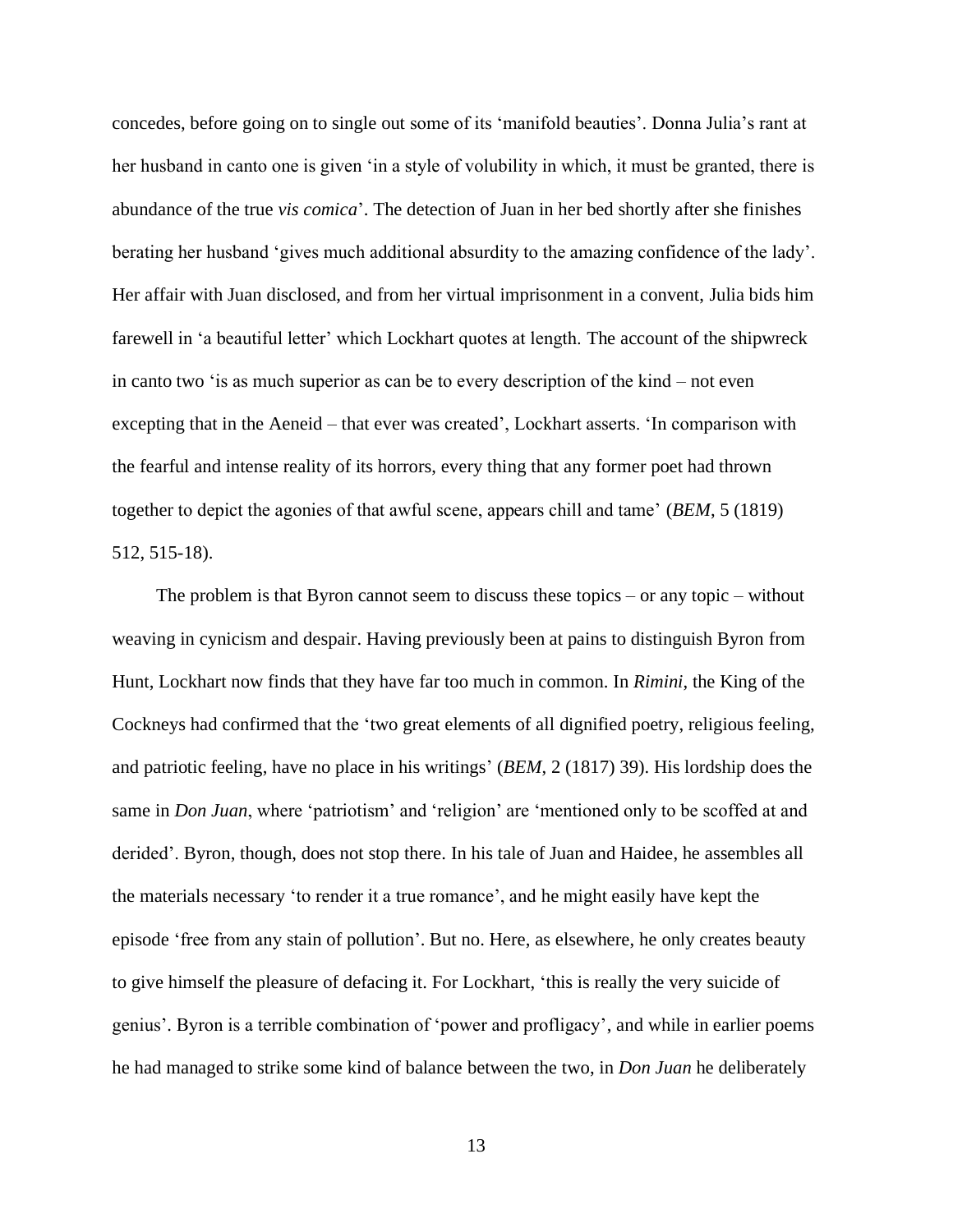tips the scales and slides downward into infamy. Less than two years earlier, Lockhart had regarded him as the finest poet of the day. Now, 'the consciousness of the insulting deceit which has been practised upon us, mingles with the nobler pain arising from the contemplation of perverted and degraded genius – to make us wish that no such being as Byron ever had existed' (*BEM*, 5 (1819), 513, 517, 512, 514-15).

Byron had been in this position before. In 1808, Henry Brougham mauled his *Hours of Idleness* in the *Edinburgh Review*. On that occasion, Byron hit back in his poetic satire, *English Bards and Scotch Reviewers* (1809). Trounced now by another high-profile 'Scotch reviewer', Byron chose again to respond, though this time in trenchant prose. As was the case to a lesser extent in *English Bards*, moreover, Byron's strategy in 'Some Observations Upon an Article in *Blackwood's Edinburgh Magazine*' is often self-defeating, for he deprecates a number of contemporary poets in a way that paradoxically allies him with the Edinburgh journal that he is ostensibly bent on condemning. For example, *Blackwood's* in its inaugural issue declares that the 'most miserable arrogance seems, in the present age, confined almost exclusively to the original members of the Lake School' (*BEM*, 2 (1817) 6), and Byron follows suit in 'Some Observations' when he castigates the 'notorious triumvirate known by the name of the "Lake Poets"'. <sup>11</sup> Similarly, Byron borrows directly from the *Blackwood's*  assault on the Cockneys when in 'Some Observations' he describes Keats as a member of 'the new School' and 'a young disciple of Mr Leigh Hunt', one of several Keats associates who 'surely...must feel no little remorse in having so perverted the taste and feelings of this young man' (*CMP*, 115-16).

Byron began 'Some Observations' in high dudgeon, but as he wrote on his debts to *Blackwood's* seem to have become much more evident to him, as did the irony of attacking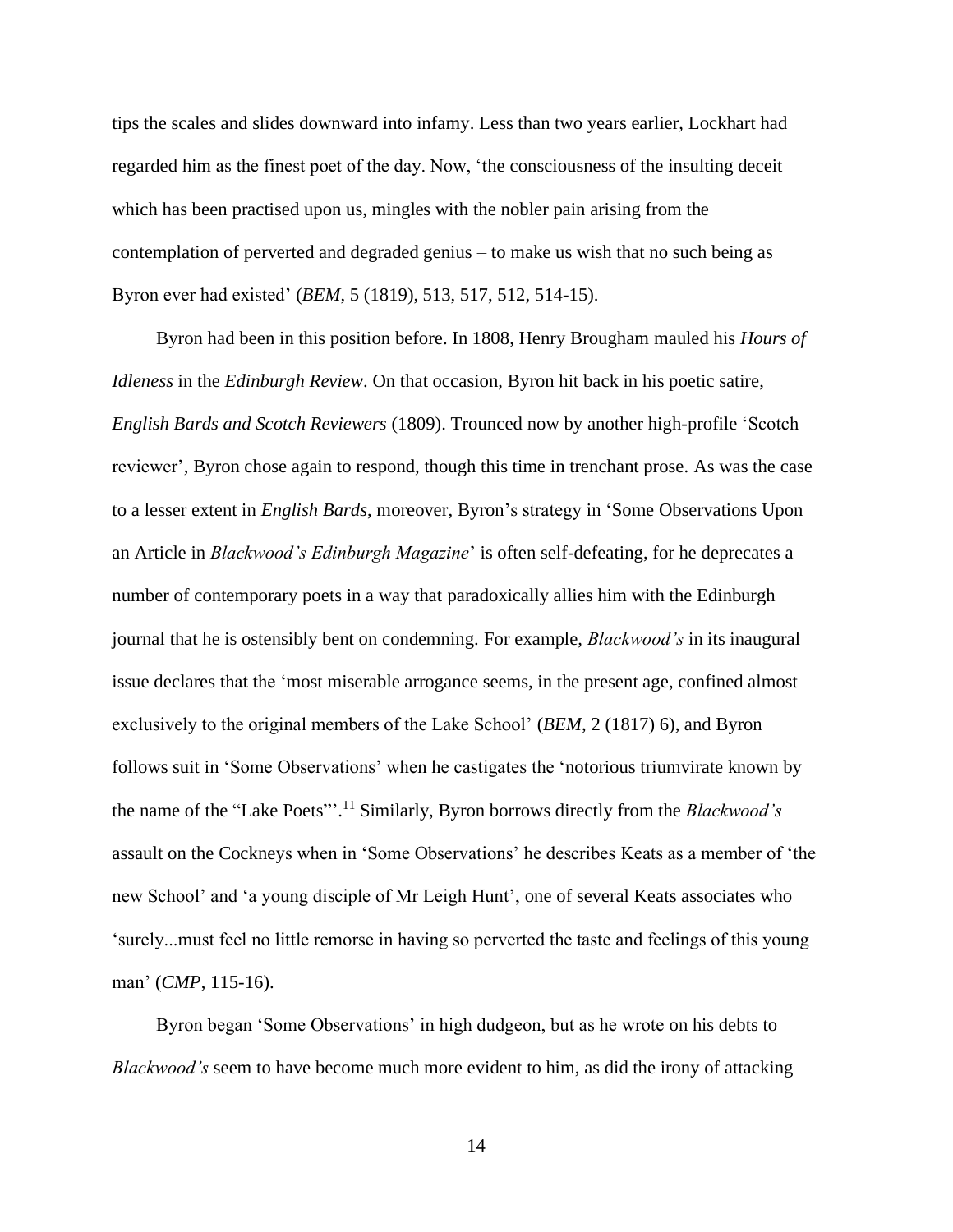the magazine when he shared so many of its critical opinions. By the time he turned to his closing thoughts on the *Blackwood's* review of *Don Juan* he had, in Andrew Nicholson's words, 'written himself back into a good humour'.<sup>12</sup> Byron's equanimity, indeed, is especially noteworthy given that, to him, the review was both an attack and a betrayal, for he mistakenly believed that Wilson – not Lockhart – had written it, and that his staunchest advocate on *Blackwood's* had now become his fiercest critic. In response, Byron wisely determined not to take the Blackwoodian bait, and avoided engaging himself in a futile and possibly even dangerous war of words. But perhaps, too, he decided to rise above the fray because he understood that volatility and animus were part of *Blackwood's* stock in trade, and that solid critical merit lay beneath them, or would at least soon resurface. As 'a man of great powers and acquirements', Wilson has let himself down in his review of *Don Juan*, Byron implies, and has not 'in this instance treated me with candour or consideration'. But, he adds, 'I trust that the tone I have used in speaking of him personally – will prove that I bear him as little malice as I really believe at the *bottom* of his *heart*, he bears towards me' (*CMP*, 118-19; Byron's italics).

'Some Observations' was not published in Byron's lifetime and, even had Wilson and Lockhart seen it, it is unlikely they would have responded to Byron in kind. Both began writing for Blackwood as keen supporters of the poet. Wilson had a good deal in common with Byron, and found a great deal to praise, from Byron's Scottishness to his love of the Gothic and the sublime. Lockhart, too, had an initially favourable view, and promoted him most tellingly as foil to Hunt, but Byron's transgressions in *Beppo* and, more seriously, *Don Juan* turned Lockhart into a disappointed and vehement detractor. When Byron went to censure *Blackwood's*, though, it was soon clear to him how difficult it was to critique the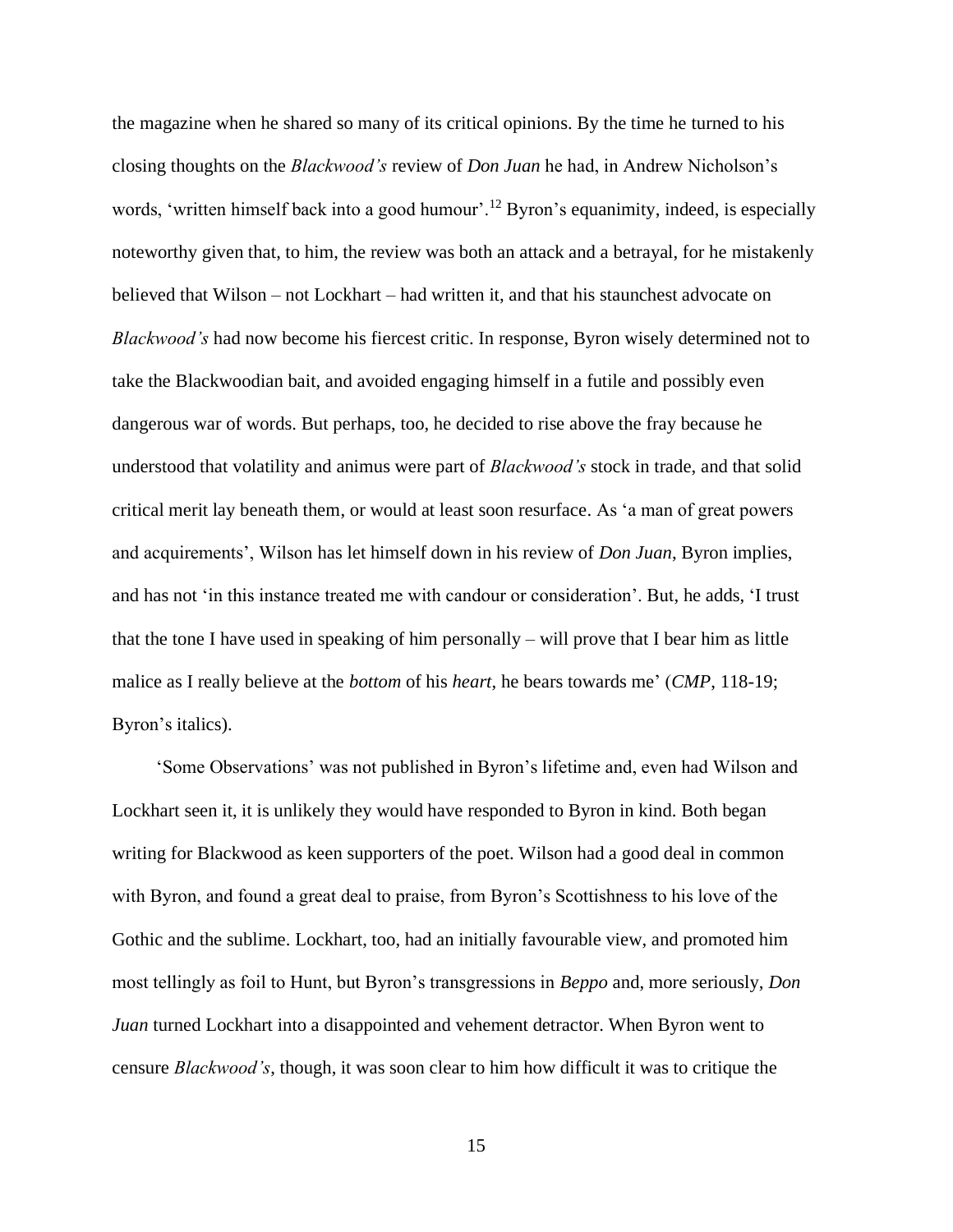contemporary literary scene without following in the magazine's footsteps. Despite a demanding house style, a hands-on editor, a series of deep political and cultural allegiances, and a sometimes astonishing eagerness to incite disapproval among friends and enemies alike, *Blackwood's* reviewers remained remarkably independent and unconciliatory. The magazine's commitment to provocation, debate, and intellectual freedom produced infamous critical excesses, but these same qualities also meant that its exploration of Byron was bolder and more comprehensive than any of its rivals, as perhaps Byron himself acknowledges in the magnanimity of his conclusion to 'Some Observations'.

Queen's University, Kingston, Ontario

[robert.morrison@queensu.ca](mailto:robert.morrison@queensu.ca)

#### **NOTES**

<sup>1</sup> *Byron's Letters and Journals*, ed. L. A. Marchand (13 vols, London, 1973-1994), vi. 257. Hereafter cited as *BLJ*.

<sup>2</sup> Elsie Swann, *Christopher North <John Wilson>* (Edinburgh, 1934), 28.

<sup>3</sup> George Gilfillan, 'Professor Wilson' in *Third Gallery of Literary Portraits* (Edinburgh, 1854), 434.

<sup>4</sup> Thomas De Quincey, 'Sketch of Professor Wilson' in *The Works of Thomas De Quincey, Volume Seven*, ed. Robert Morrison (London, 2000), 24; Thomas Carlyle, *Reminiscences*, ed. Kenneth Fielding and Ian Campbell (Oxford, 2000), 414 (Carlyle's italics).